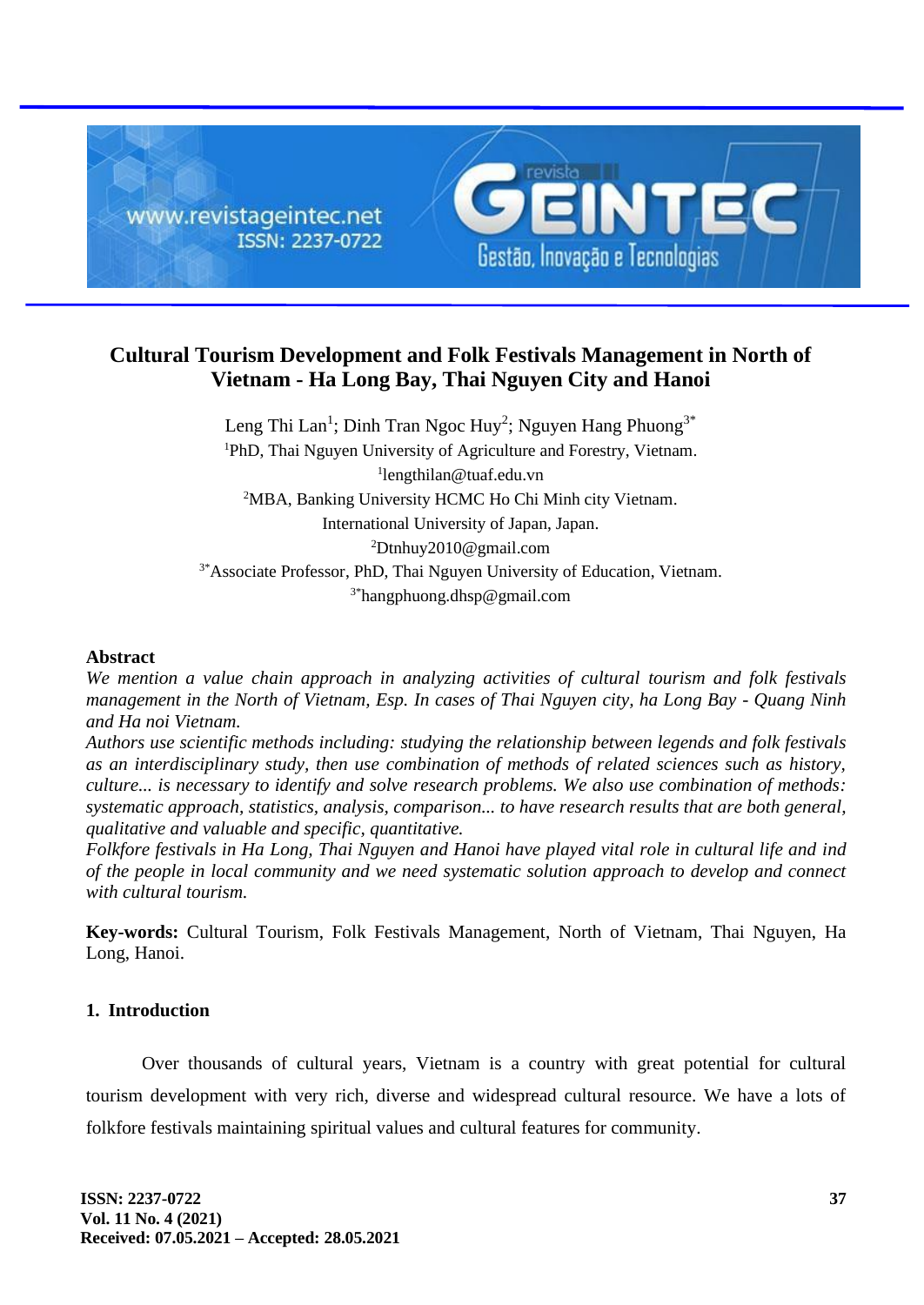Theo Backer and Miroudot (2014), a global value chain that fully defines the activities carried out by enterprises/participants to bring a product or services from production to the final consumer. All advantages such as technology, costs, access to resources assigned to production stages in the chain to see who is people have advantages in each geographical area. This assignment helps to increase efficiency and sustainability of the product chain. For policymakers, the global value chain demand is a good opportunity to seize the link with the economy.

According to Gareffi and Fernandez-Stark (2011)3, "a value chain is simply understood as the entire set of activities that businesses and workers do that bring products from production to the consumer".

Similarly, UNIDO, IFAD and DIIS (2011) define "value chains are connected vertically along the chain of production, processing and delivery of goods and services to the final consumer through a series of sequential activities. To function well, the value chain needs coordination and it depends on services such as transport infrastructure, finance, electricity, water, information, knowledge support, laboratories, ..

Each vertical stage of the chain has a certain function such as production, primary processing, secondary processing, or marketing.

Kaplinsky and Morris (2011) argue that "The value chain describes all the activities" needed to move a product or service through the various stages of production (involving a combination of material transformations and inputs into production services different), delivered to the final consumer, and disposed of after using."

For tourism, value chain approach can be considered as:

A systematic approach from the public, communities to organize folk festivals till participants, tourists, local government and state management level with policies. We need to separate task division and labor division in tourism value chain.

Also we need much folk festivals and regional linkage or connection to develop cultural tourism activities.

We organized our paper with introduction, methodology, main results, discussion and conclusion. We select Hanoi, Thai Nguyen and Ha Long-Quang Ninh as 3 case studies for our paper.

Research questions:

Question 1: What are traditional folk festivals in Hanoi Thai Nguyen and Ha Long Bay-Quang Ninh and spiritual values?

Question 2: What are value chain approach in tourism development and solutions?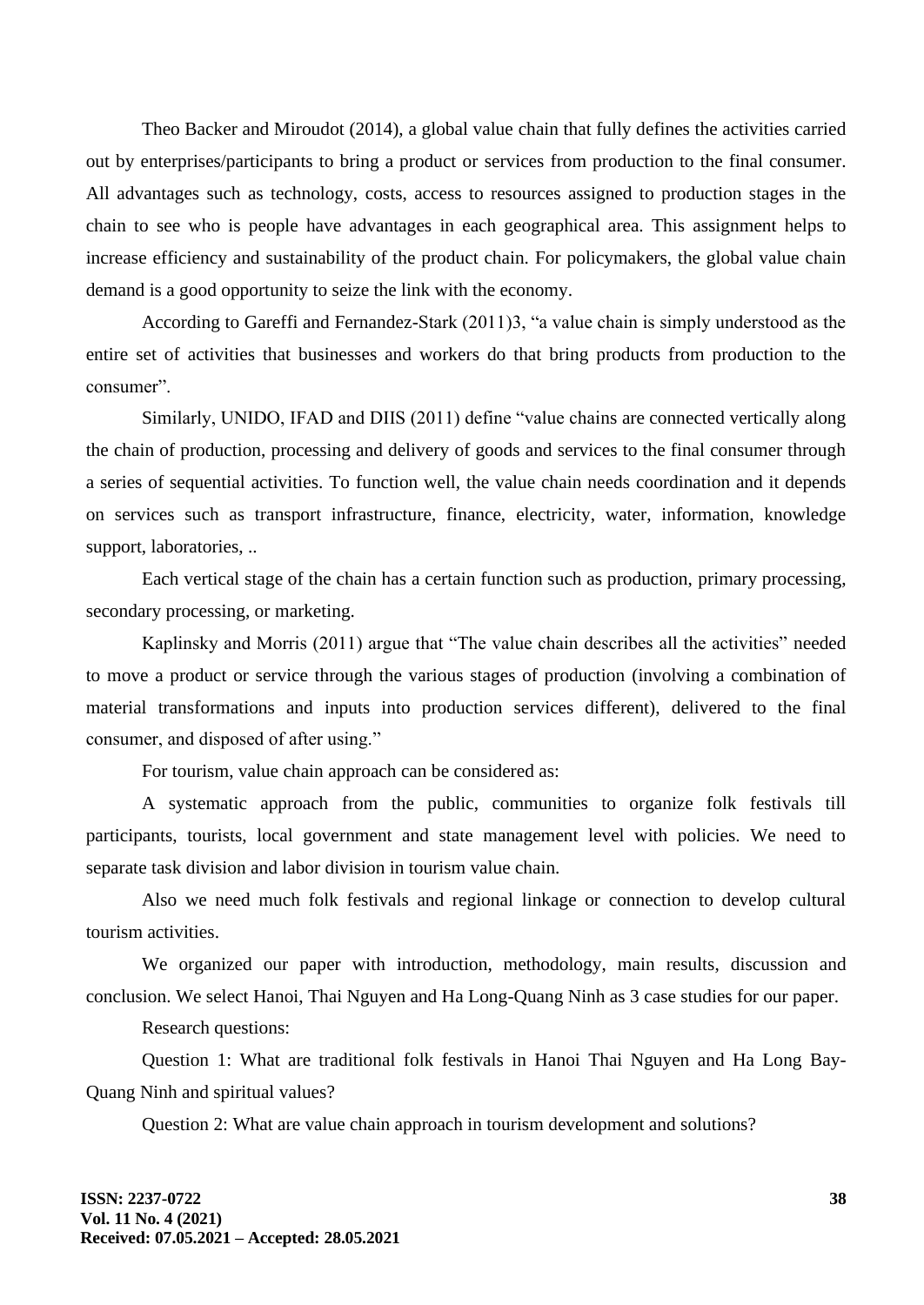### **2. Literature Review**

We also see previous studies below:

| Authors              | Year | Results, contents                                                                               |
|----------------------|------|-------------------------------------------------------------------------------------------------|
| Croes and<br>Semrad  | 2013 | Tourism (cultural) can be developed in concepts of small islands destinations.                  |
|                      |      | And various tourists can determine The cultural tourism typology.                               |
|                      |      | Then we can quantify the economic impact of cultural tourists.                                  |
| Valeriu<br>and Istoc | 2007 | Tourism (cultural) will involve a wide range of interdependent activities, connected with other |
|                      |      | economic branches, which play a major role in the developing tourism industry. The people's     |
|                      |      | increasing amount of leisure time, the tourists' changing interest and the increasing life      |
|                      |      | expectancy help the cultural tourism gain popularity faster then other tourism segments.        |
| Richards             | 2018 | There are many aspects of tourism (cultural) such as heritage conservation, cultural tourism    |
|                      |      | economics, anthropology, etc. And we see the shift from tangible to intangible heritage, more   |
|                      |      | attention for indigenous and other minority groups and a geographical expansion in the coverage |
|                      |      | of cultural tourism research.                                                                   |

Figure 1 - Related Studies

(Source: Huy, D.T.N, Huyen, D.T et al, 221).

Last but not least, Huy, D.T.N, Huyen, D.T., Thuy, N.T., & Hang, N.T (2021) also stated that we can combine folk festivals into cultural tourism, for example, Ha Giang and Thai Nguyen are located in the Northern region of Vietnam, where have lots of potential historical and architecture sites for exploring and discover to boost community and cultural tourism Also, Vu Quynh Nam, Dinh Tran Ngoc Huy, Nguyen Quang Hop (2021) also mentioned covid 19 pandemic has affected tourism and cultural tourism in Vietnam and proposed solutions. Whereas Huy, D.T.N (2015) proposed good management standards that can be applied for local tourism and festivals management.

### **3. Methodology**

Methodologically, the article defines: studying the relationship between legends and folk festivals is an interdisciplinary study. The article also uses some specific methods such as; systematic approach, statistics, analysis, comparison, ... to obtain research results that are both general, qualitative, and have specific and quantitative values.

Beside, we also use dialectical materialism method.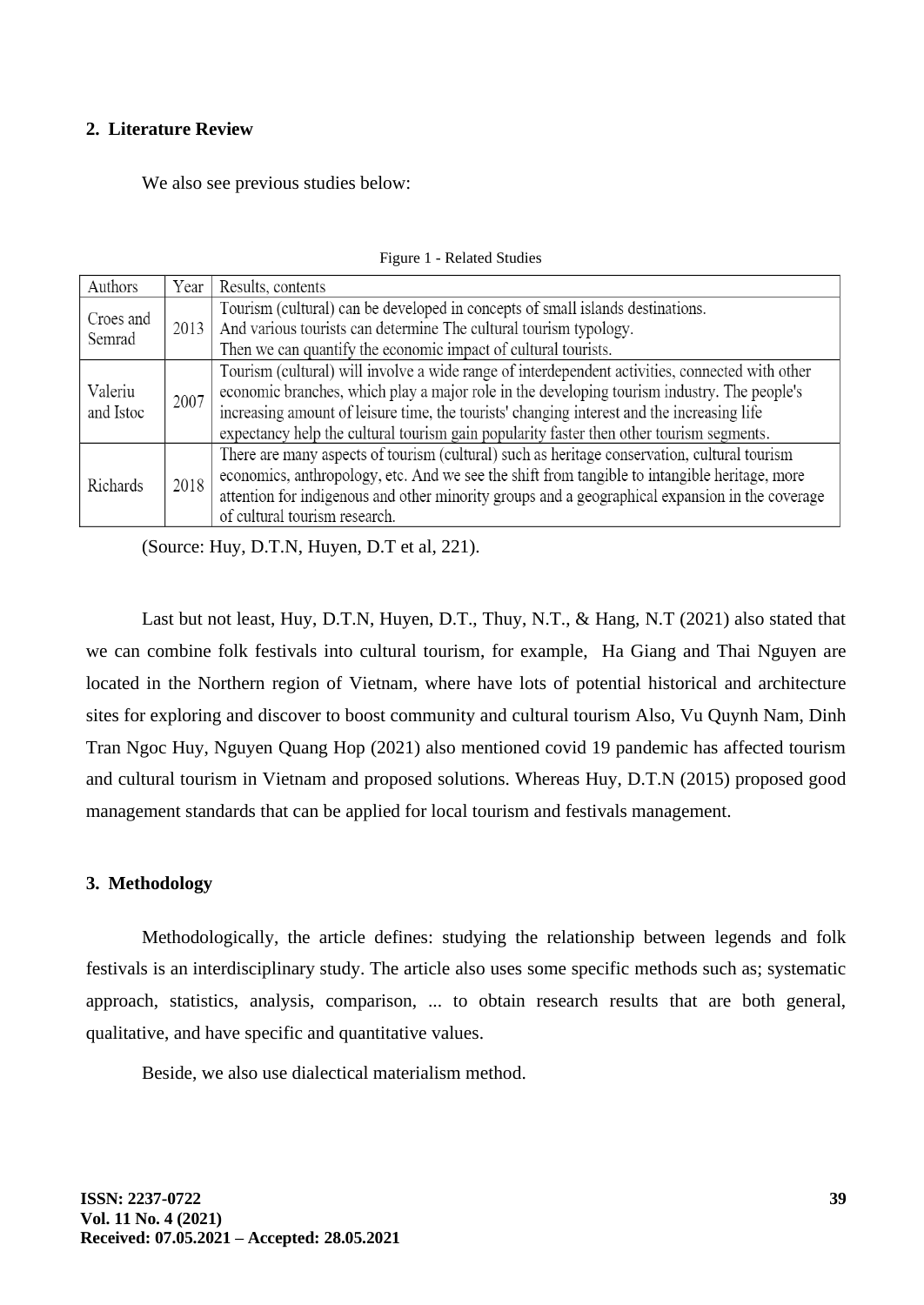#### **4. Main Results and Discussion**

#### **4.1. In Thai Nguyen City**

As traditional festival, yearly on the morning of the 3rd day of Tet, in Trung Thanh commune, Pho Yen town, thousands of local people and neighboring communes eagerly participated in the festival to the fields. This is the earliest festival held, besides reminding people to remove the habit of thinking that January is a month of fun, and at the same time, the new feature of the festival in Pho Yen town this year has the theme "Building agribusiness". new village - Civilized city" in order to consolidate the achievements that the town has just been recognized for completing the task of building a new countryside, and at the same time building a civilized town in the process of strong urbanization.

Immediately after the ceremony honoring the farming profession, farmers and bustling festival drums, farmers gathered in the fields of Thanh Hoa village to witness and encourage the leaders of the province, Pho Yen town and farmers to go to the fields to perform. the first plowing and harrowing roads of the new year with the hope that the whole year will have favorable rain and wind, good crops, and development of livestock.

Although the tillage and harrowing work of farmers is now done by mechanization, but the competitions of plowing, harrowing with buffaloes and cows, and hand-planting contests are held at the festival in joy and cheer enthusiasm of thousands of people. This shows that the long-standing traditional cultural values of farmers are still preserved and handed down. Many typical and commodity agricultural products produced with organic standards, clean agriculture, applying local technology are introduced and promoted at the festival.

It has become a tradition, on the morning of the 3rd day of the New Year, in Trung Thanh commune, Pho Yen town, thousands of local people and neighboring communes eagerly participate in the Down Dong festival. This is the earliest festival held, besides reminding people to remove the habit of thinking that January is a month of entertainment, and at the same time, the new features of the Down Dong festival in Pho Yen town in recent years are associated with "Construction". building a new countryside - a civilized city" in order to consolidate the achievements that the town has achieved in 'construction of a new countryside as well as a civilized town in the process of strong urbanization.

At the festival, right after the ceremony honoring the agricultural profession, the farmers and the bustling festival drums, the farmers gathered in the fields of the village that had been chosen to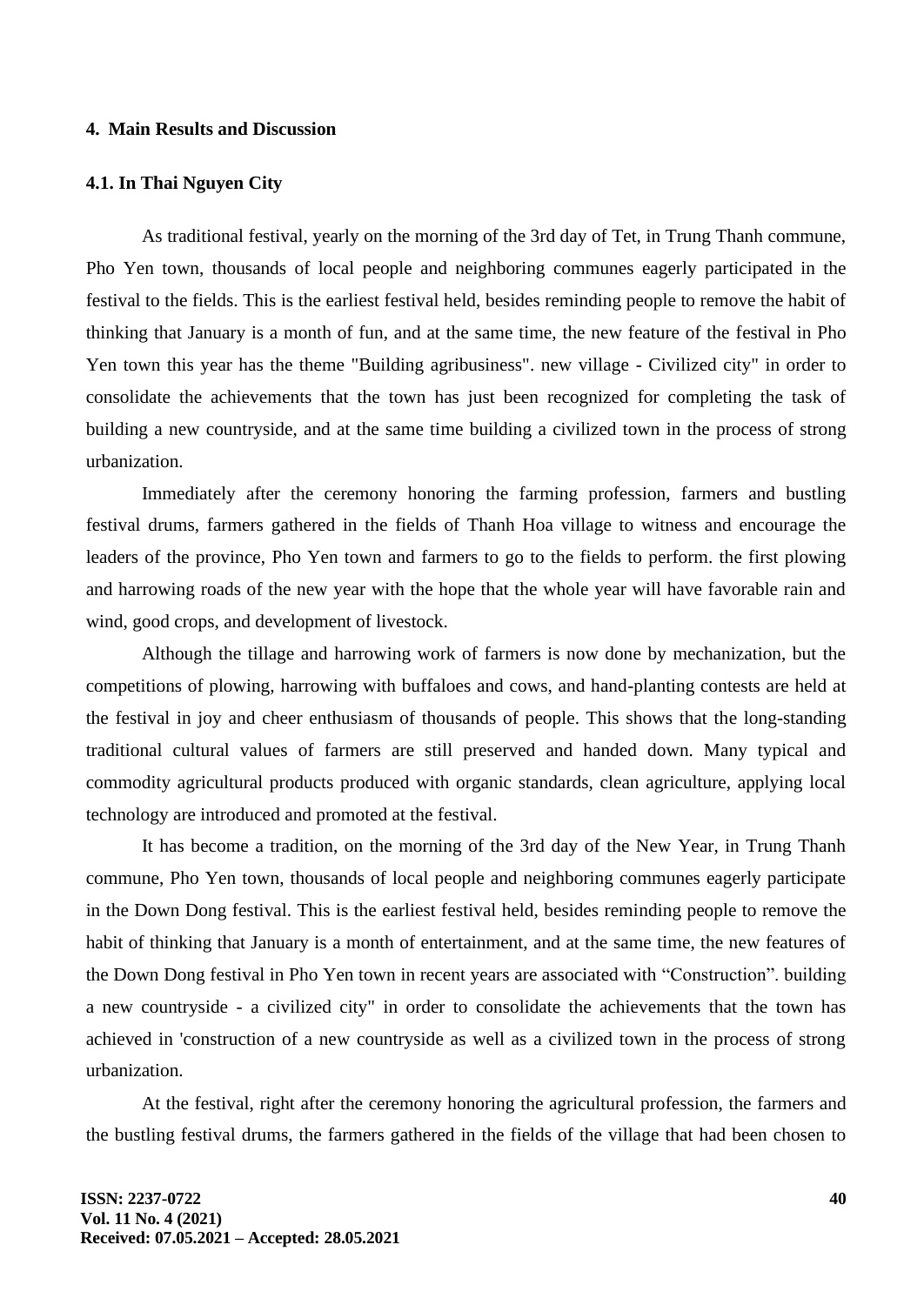cheer the plow and harrow contests with buffaloes, cows, and contests. hand-planted,... Many typical and commodity agricultural products produced with organic standards, clean agriculture, and applying local technology were introduced and promoted at the festival.

On the 6th day of the Lunar New Year year, the Temple Duom festival opens again in a respectful and bustling atmosphere of the people. Duom Temple has a long history, located on the rocky mountainside, on the Cau River in Dong Dat commune, Phu Luong district to worship General Duong Tu Minh. The ceremony part is restored according to the traditional rites with the rituals of land procession, water procession, tree planting, and offerings to the temple. The festival part is folk activities, such as the contest of pounding banh day, contest of star tea, etc. Competitions on display and decoration of offerings to the Holy Dum, traditional costumes, tug-of-war contests, stick pushing, tossing balls. Doom Temple is a national cultural relic and with its unique folklore features, the Duom Temple festival is a national intangible heritage.

Long Tong Festival Dinh Hoa takes place on the 9th and 10th day of the first lunar month with many activities such as the harvest festival of the Tay and San Chay ethnic groups, the blessing ceremony of the Dao people, the tossing activities, tug of war, crossbow shooting, stick pushing, sports exchanges, ethnic folk songs performances... these are all unique folklore features of the people of different ethnic groups in the area.



Figure 2 - Van & Vo Mountain Festival

Lễ Nui Van - Nui Vo, Dai Tu district. (Source: internet)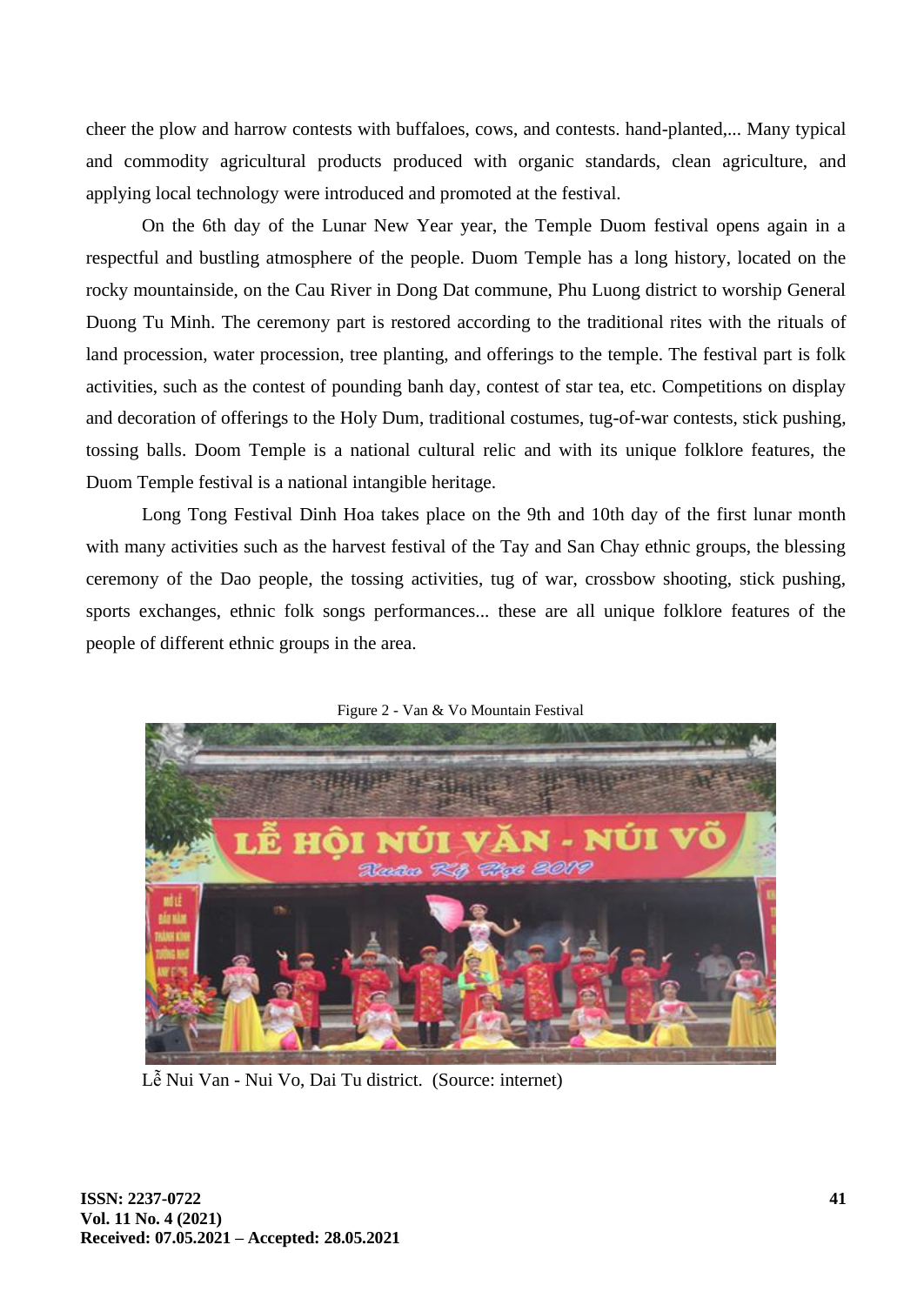On the opening day of the festival, the Liu family of General Luu Nhan Chu will receive Communion and the ceremony will present the General's sacrifice. In addition to the ceremony, Nui Van - Nui Vo Festival also has a festival with many rich activities such as: Culture, volleyball competition, chess and folk games... Currently, Nui Van relic complex - Vo Mountain has been ranked as a national relic and has been invested to build works such as the Temple of General Luu Nhan Chu, a memorial house, a green campus, a rest station for tourists...

We see this folk festival:



(Source: internet)

# **4.2. In Ha Long Bay**

Quang Ninh festivals are unique and attract tourists from all over the world:

• Ha Long Carnaval Festival (Late April - early May): the festival introduces the unique culture and famous scenic spots of Ha Long.

Yen Tu Festival (January 10 - March of the lunar calendar) is one of the most prominent festivals in Quang Ninh.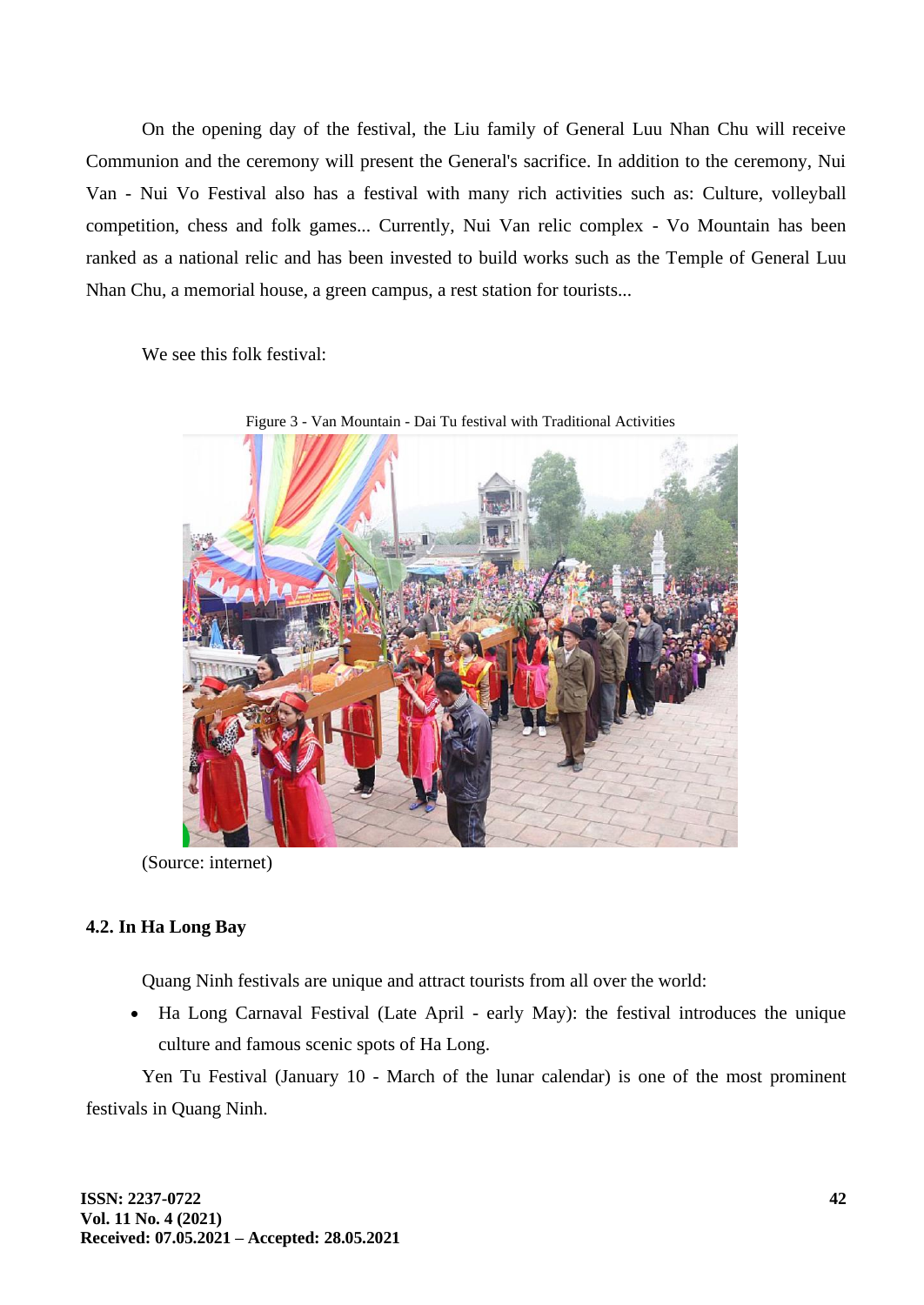- Cua Ong Temple Festival (January 2 March 30 of the lunar calendar) is the main festival on February 3 of the lunar calendar.
- Ba Vang Pagoda Festival takes place in January every year.

In addition, there are festivals such as: Bach Dang festival, Tra Co communal house festival, Quan Lan festival, Tien Cong festival, ...

Carnaval Ha Long has a theme each year, conveys its own messages, applies many changes in content on a unified form of expression - street festival. With the participation of local people and tourists, indigenous cultural elements are more and more clearly displayed during festivals. Along with the wonderful treasure of thousand-year-old rocky islands floating in the sea, Ha Long has been praised by the whole world in all the most famous newspapers of tourism. In addition, Carnaval Ha Long becomes a "party", a rendezvous for people nationwide who love the coastal city of Ha Long - Quang Ninh.

Figure 4 - Ha Long Ba carnival festival



(Source: internet)

Enjoying Carnaval would be incomplete without talking about a fresh seafood meal right on the calm sea. Every visitor will compliment the talent of the chefs. From familiar dishes such as shrimp, crab, fish ... to specialties such as squid or cobia are very special. That flavor is when visitors have just experienced an exciting and luxurious discovery on the cool yachts, while eating and watching the newly acquired legendary rocky islands. Enjoy your wonderful holiday when traveling to Ha Long Bay with luxury yachts such as Paradise Cruise, Bhaya Cruise, Pelican Cruise and Paloma Cruise.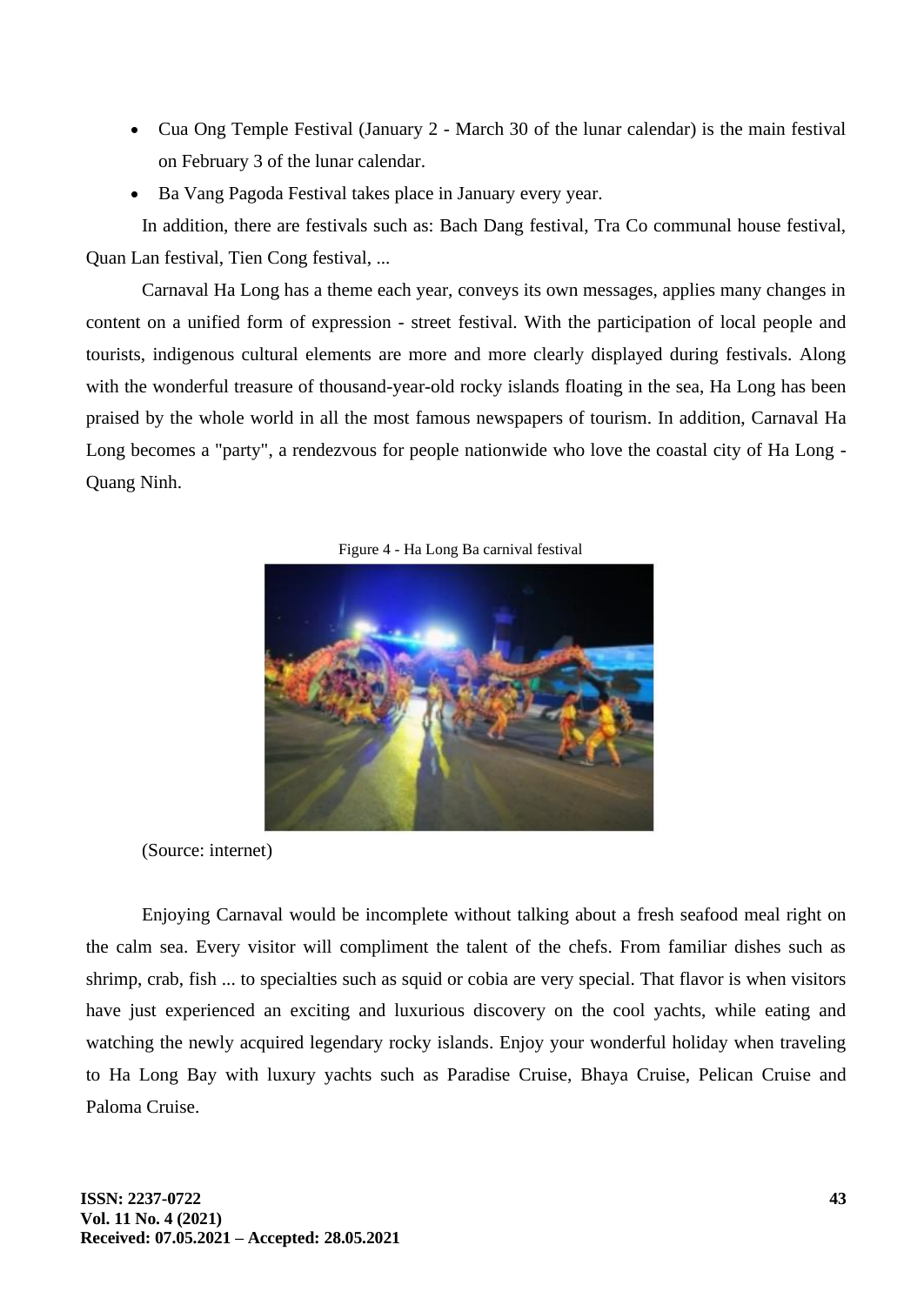### **4.3. In Hanoi**

Huong Pagoda Festival (January 6)



Figure 5 - Huong Pagoda picture

(Source: internet)

The Huong Pagoda Festival takes place in Huong Son commune, My Duc district, Hanoi. January 6th is the opening day of the festival. The festival usually lasts until the end of March. On the occasion of the holiday, millions of Buddhists and tourists from all over the world are excited to visit the Perfume Pagoda festival, becoming a special cultural feature on the occasion of Tet to Spring.

The peak of the festival is from the full moon of January to February 18. This day was originally the festival of the opening of the mountain (the opening of the forest) of the locality. Up to now, the ceremony of "opening the forest door" contains a new meaning - opening the temple door.

During the festival season of the Year of the Pig, My Duc district arranges 4,000 boats to operate on Yen stream to transport guests. Boat owners are trained and propagated on the code of conduct with civilized and polite tourists.

Second, Giong Festival in Soc Temple and Giong Festival in Phu Dong

Giong Temple Festival has been recognized by UNESCO as an intangible cultural heritage of humanity. This is one of the unique and special festivals of Hanoi because of the ancient rituals to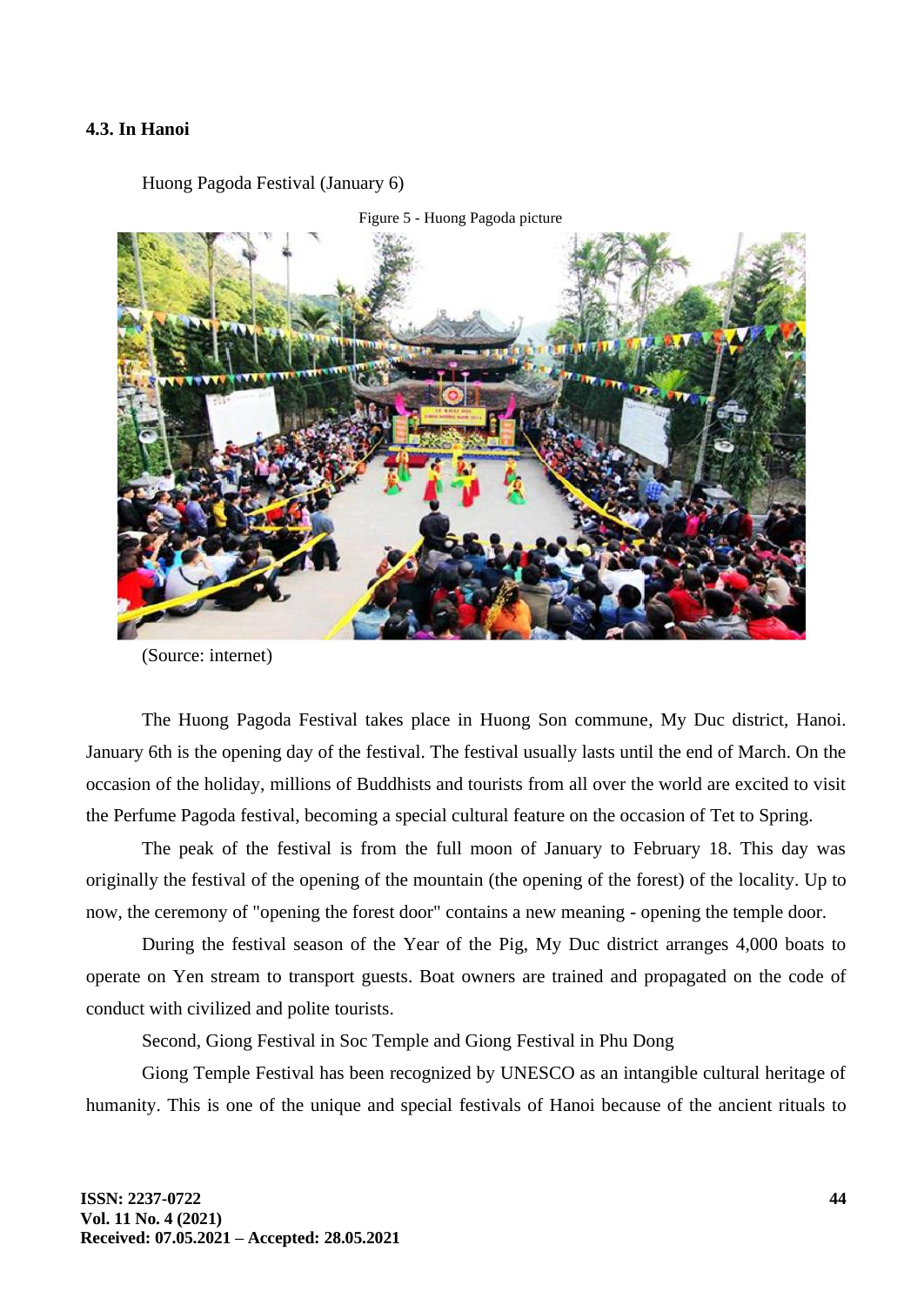commemorate and praise the feat of the hero Saint Giong, one of the four immortals of Vietnamese folk beliefs.

There are two typical Giong temple festivals in Hanoi: the Soc Son Giong festival in Soc temple, Phu Linh commune, Soc Son district and the Phu Dong Giong festival in Phu Dong temple, Phu Dong commune, Gia Lam district. These are the two most attractive Giong festivals in Hanoi. In addition, there are more than 10 other Giong festivals held in Hanoi (called the spillover area because it has not been recognized by UNESCO) such as: Bo Dau Giong Festival in Thuong Tin district; the festival of worshiping Saint Giong in Dang Xa and Le Chi villages (Gia Lam district); the villages of Phu Lo Doai, Thanh Nhan, and Xuan Lai (Soc Son district); Son Du, Can Khe (Dong Anh district); Xuan Tao (Bac Tu Liem district); Hoi Xa village (Long Bien district).

The outstanding global value of Giong festival is a cultural phenomenon that has been preserved and passed down through many generations.

Third, Hai Ba Trung Temple Festival - Me Linh (January 6)

With the principle "Drink water, remember the source", after Hai Ba Trung died, people in many places built temples to remember the merits of Hai Ba. Among 103 places to worship Hai Ba Trung and generals in 9 provinces and cities across the country, Me Linh district has 25 relics in 13 communes.

In particular, Hai Ba Trung temple in Ha Loi hamlet, Me Linh commune has an important meaning, because it is not only a place to save the sacred mark of two childhood heroines, but also a place to prepare for the uprising of Vietnamese people. Hai Ba Trung.

Hai Ba Trung Temple Festival opens on January 6. The procession starts from the temple, Trung Trac palanquin goes first, goes to the road to pull troops to the communal house, then Trung Trac palanquin dodges to let Trung Nhi go first. At the gate of the communal house, the sister's palanquin goes first, the younger sister's palanquin goes behind. The two sides welcomed the two Kings and Queens, with the symbolic meaning of the King returning from the capital Me Linh to visit the village.

Besides the palanquin procession, the Hai Ba Trung temple festival is organized with many parts according to state and local rituals such as incense offering and sacrifices. In addition, the festival also features traditional folk activities, re-enacting the heroic feats of Hai Ba in the past to commemorate as well as create unique features for visitors to learn.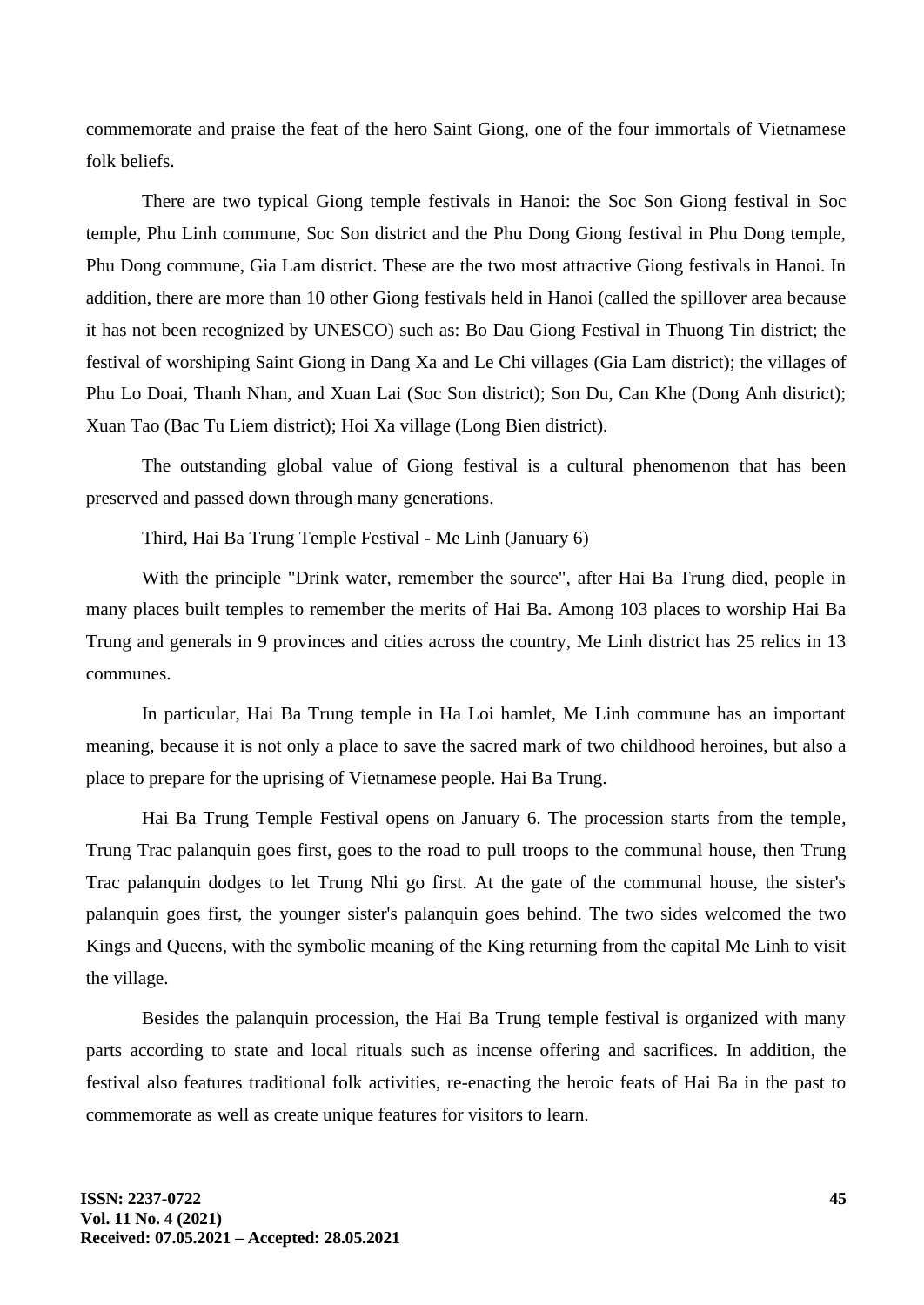

(Source: internet)

From the 7th to the 10th of the first lunar month, it is a ceremony to visit the six female generals, pray for blessings, salute to the army, and give thanks. Me Linh people and visitors from all over the world come to attend the festival, gather fortune and pray for good luck. Folk games (swinging, human chess, Chinese chess, cockfighting, wrestling) take place in a bustling drumbeat.

Today, the national historical relic complex of Hai Ba Trung Temple has basically been completed. Hai Ba Trung Temple is a sacred cultural and historical relic not only for the people of Me Linh but also for the people of the whole country. This is a testament to the patriotic and indomitable spirit of Vietnamese women. The festival is an activity to commemorate the merits of Hai Ba, as well as a practical activity to educate the patriotic spirit of the young generation. (source: dulich24.com.vn, acces date 3/7/2021).





(Source: internet)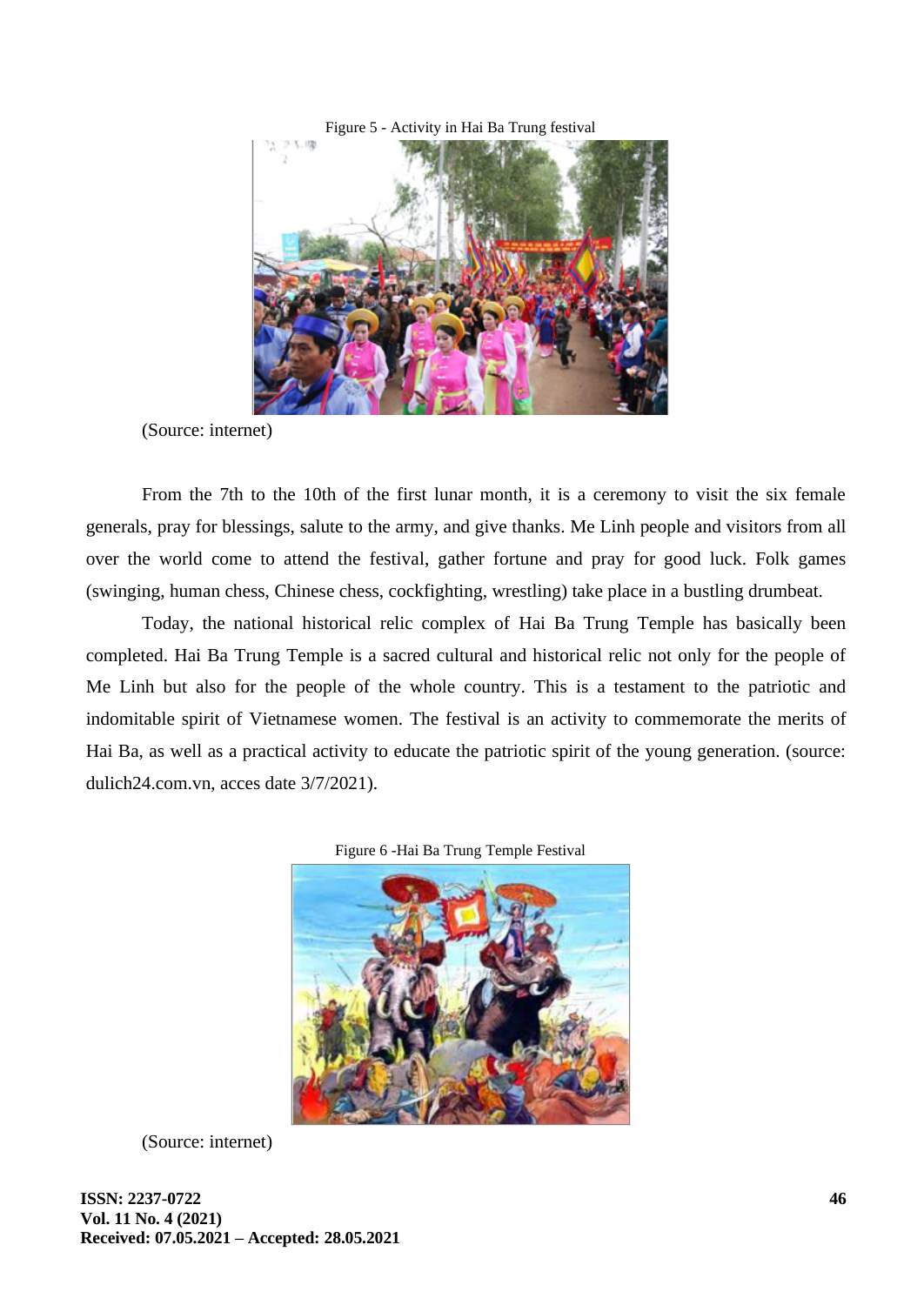Thay Pagoda Festival

Every year, every year, during the festival season, a lot of tourists choose the Thay Pagoda festival as a destination when traveling to Hanoi. Thay Pagoda Festival is held in Sai Son commune, Quoc Oai district, former Ha Tay province. This is the place to worship the shaman Tu Dao Hanh the ancestor of traditional Vietnamese water puppetry.

Participating in the Thay Pagoda festival, you will certainly be able to participate in spiritual activities, visit ceremonies and admire the unique water puppet performances. In addition, at Thay Pagoda festival, there are many other interesting activities for you to experience such as climbing mountains, watching natural landscapes,...

Location: Sai Son commune, Quoc Oai district, Hanoi

• Time: from the 5th to the 7th day of the third lunar month every year.



Figure 7 - Thay Pagoda Festival

(source: internet)

# **5. Conclusion**

Thus, it can be said: the legend is the basis of arising and organizing the festival; The festival is the place to preserve and promote the value and vividly show the appearance and meaning of the legend. The case of legends and folk festivals in the territory of Thai Nguyen city is a vivid proof of that close-knit dialectical relationship.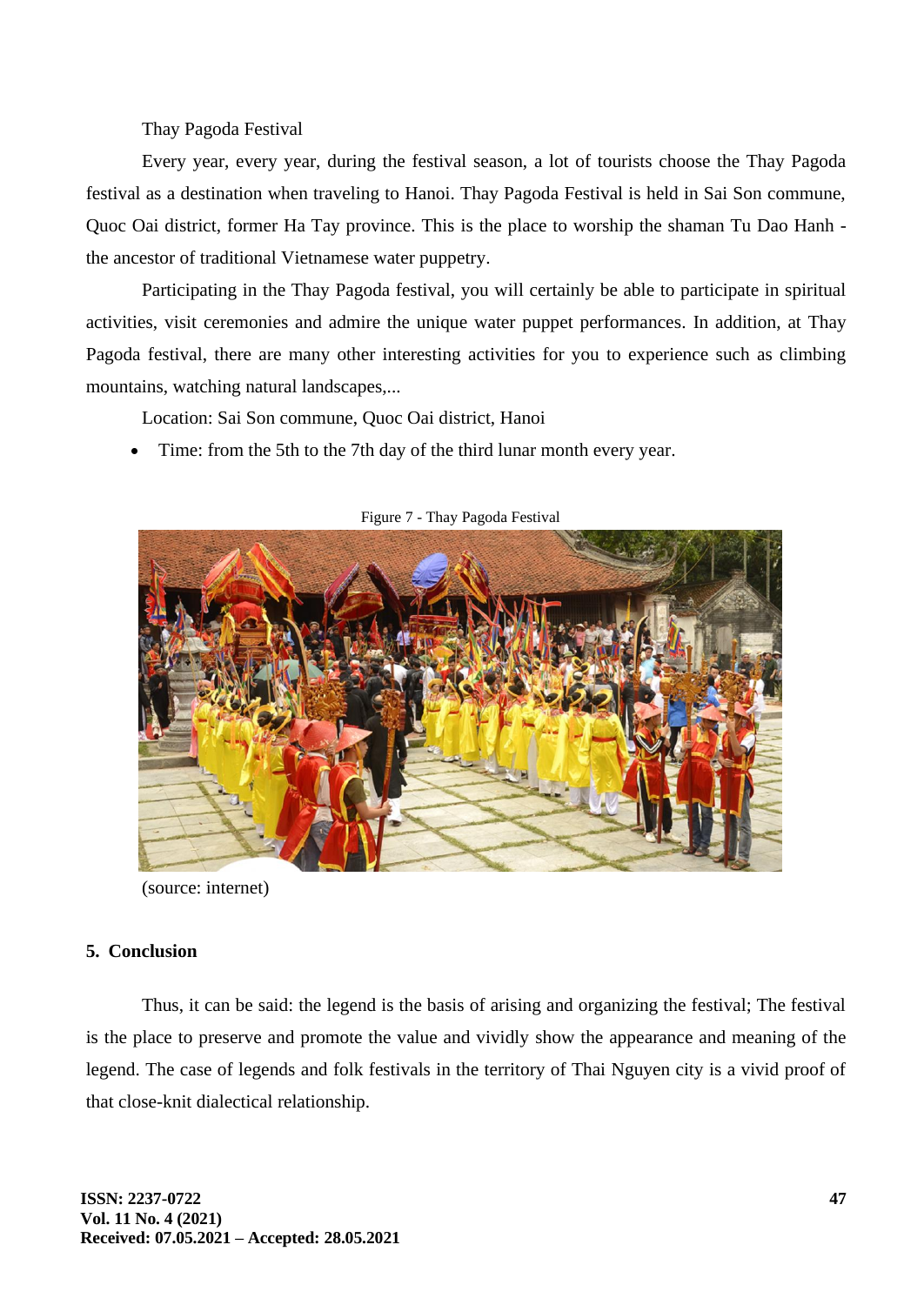The new feature of this year's festival is that the budget is not invested in the organization, but organized by the local community, so it has promoted the traditional value of the festival, without gambling, bad luck. suffering, begging, superstition.

With that result, the Department of Culture, Sports and Tourism and local authorities have actively guided, checked and adjusted the festival to take place solemnly, economically, preserve and promote the values of the festival. indigenous traditional culture.

For sustainable tourism development, we can combine cultural tourism with folkfore festivals of each local communities.



(source: internet)

Lat but not least, Huy, D.T.N, Huyen D.T et al (2021) stated that Firstly, combine tourism with preserving archaeological relics. For instance in case of Thai Nguyen historical sites in Thai Nguyen city. However, if we over-exploit it, the resource will be increasingly depleted and in the future the resource will no longer have its attractive features to attract tourists. Therefore, the assessment of the value of resources in the field of tourism is very necessary and is always the top concern of tourism managers. From there, properly assess the value of resources for current tourism activities and rationally exploit resource values for effective tourism development.

### **Limitation of Research**

We can expand our research for other provinces and areas of Vietnam.

**ISSN: 2237-0722 Vol. 11 No. 4 (2021) Received: 07.05.2021 – Accepted: 28.05.2021**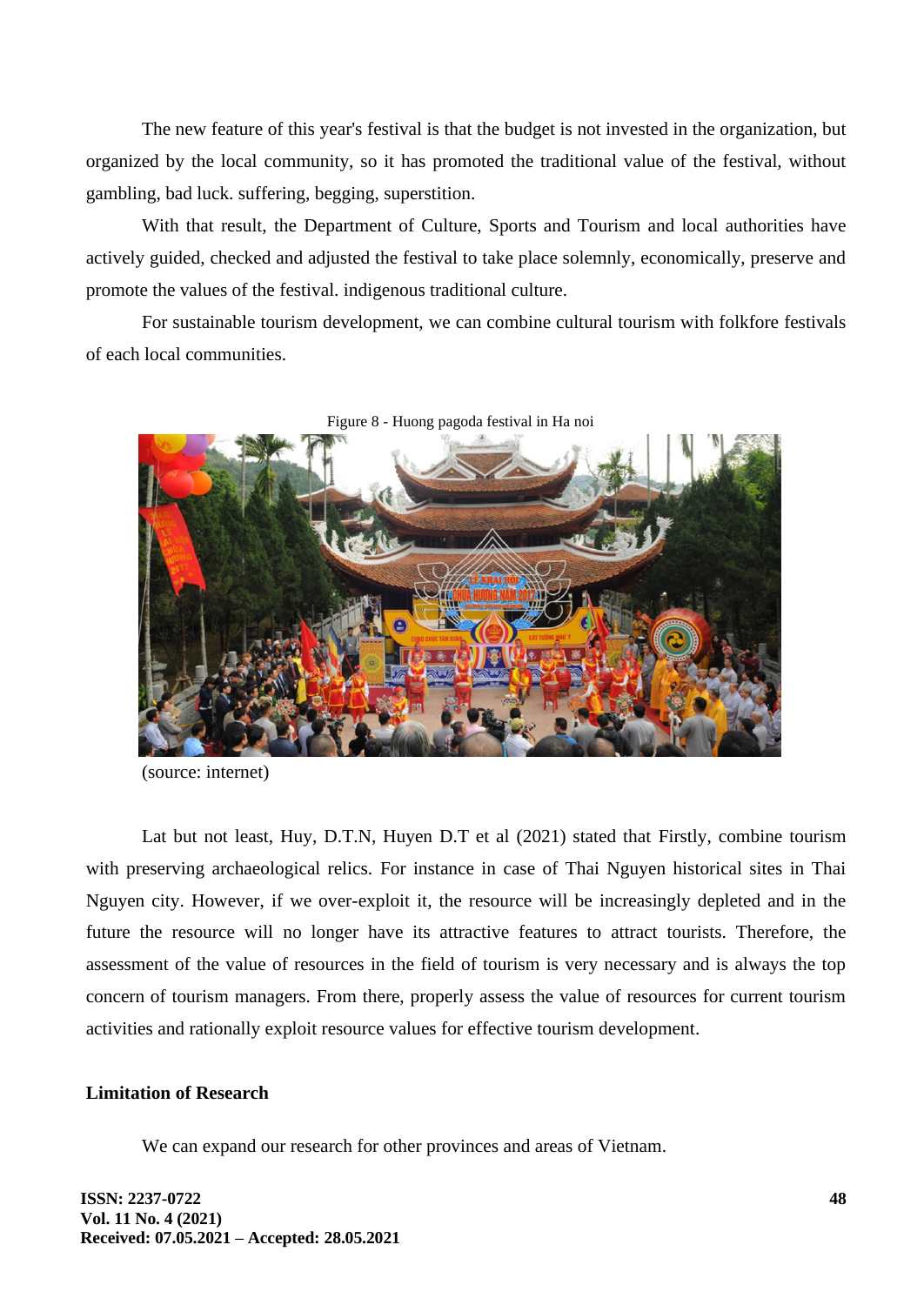**Acknowledgement**

Thank you editors, friends and brothers to assist this publishing.

## **References**

Croes, R., & Semrad, K.J. (2015). The relevance of cultural tourism as the next frontier for small island destinations. *Journal of hospitality & tourism research, 39*(4), 469-491.

Dinh Thi Hien, Dinh Tran Ngoc Huy, Nguyen Thi Hoa. (2021). Ho Chi Minh Viewpoints about Marxism Moral Human Resource for State Management Level in Vietnam, *Psychology and education, 58*(5): 2908-2914

Hac, L.D.; Huy, D.T.N.; Thach, N.N.; Nhung, P.T.H.; Thang, T.D. & Anh, T.T. (2021). Enhancing risk management culture for sustainable growth of Asia commercial bank -ACB in Vietnam under mixed effects of macro factors. *Wntrepreneuship and Sustainability Issues, 8*(3). https://econpapers.repec.org/article/ssijouesi/v\_3a8\_3ay\_3a2021\_3ai\_3a3\_3ap\_3a291-307.htm

Hang, T.T.B.; Nhung, D.T.H.; Nhung, D.H.; Huy, D.T.N.; Hung, N.M. & Dat, P.M. (2020). Where beta is going - case of Vietnam hotel, airlines and tourism company groups after the low inflation period. *Entrepreneurship and Sustainability Issues, 7*(3). 2282-2298. https://ideas.repec.org/a/ssi/jouesi/v7y2020i3p2282-2298.html

Huy, D.T.N.; Loan, B.T.; Anh, P.T. (2020). Impact of selected factors on stock price: a case study of Vietcom bank in Vietnam. *Entrepreneurship and Sustainability Issues, 7*(4): 2715-2730. https://ideas.repec.org/a/ssi/jouesi/v7y2020i4p2715-2730.html

Huy, D.T.N. (2015). The critical analysis of limited south asian corporate governance standards after financial crisis. *International Journal for Quality Research, 9*(4), 741-746. http://www.ijqr.net/paper.php?id=378

Huy, D.T.N.; Dat, P.M.; & Anh, P.T. (2020). Building and econometric model of selected factors' impact on stock price: a case study. *Journal of Security and Sustainability Issues,* 2020, 9(M), 77-93. https://cibg.org.au/index.php/cibg/article/viewFile/9/journal/article\_8416.html. Access: Jan. 11, 2021.

HUY, D.T.N.; HIEN, D.T.N. The backbone of European corporate governance standards after financial crisis, corporate scandals and manipulation. *Economic and Business Review,* 2010, 12(4), 2015-2040. http://ojs.ebrjournal.net/ojs/index.php/ebr/article/download/101/30

Huy, D.T.N. (2015). Estimating beta of Vietnam listed construction companies groups after crisis, *Journal of Integration and Development, 15*(1).

Huy, D.T.N, Huyen, D.T., Thuy, N.T., & Hang, N.T. (2021). Historical Sites and Architectures in Thai Nguyen City and Ha Giang Province in Vietnam -Sources for Tourism Development, Psychology and education, 58(5).

Ong Van Nam, Dinh Tran Ngoc Huy (2021). Theories and ideologies of karl marx, vi lenin and ho chi minh on building government organization, Elementary education online, 20(4).

Richards, G. (2018). Cultural tourism: A review of recent research and trends. Journal of Hospitality and Tourism Management, 36, 12-21. DOI:10.1016/j.jhtm.2018.03.005

Thai Nguyen Statistical Office (2019), Statistical Yearbook 2019.